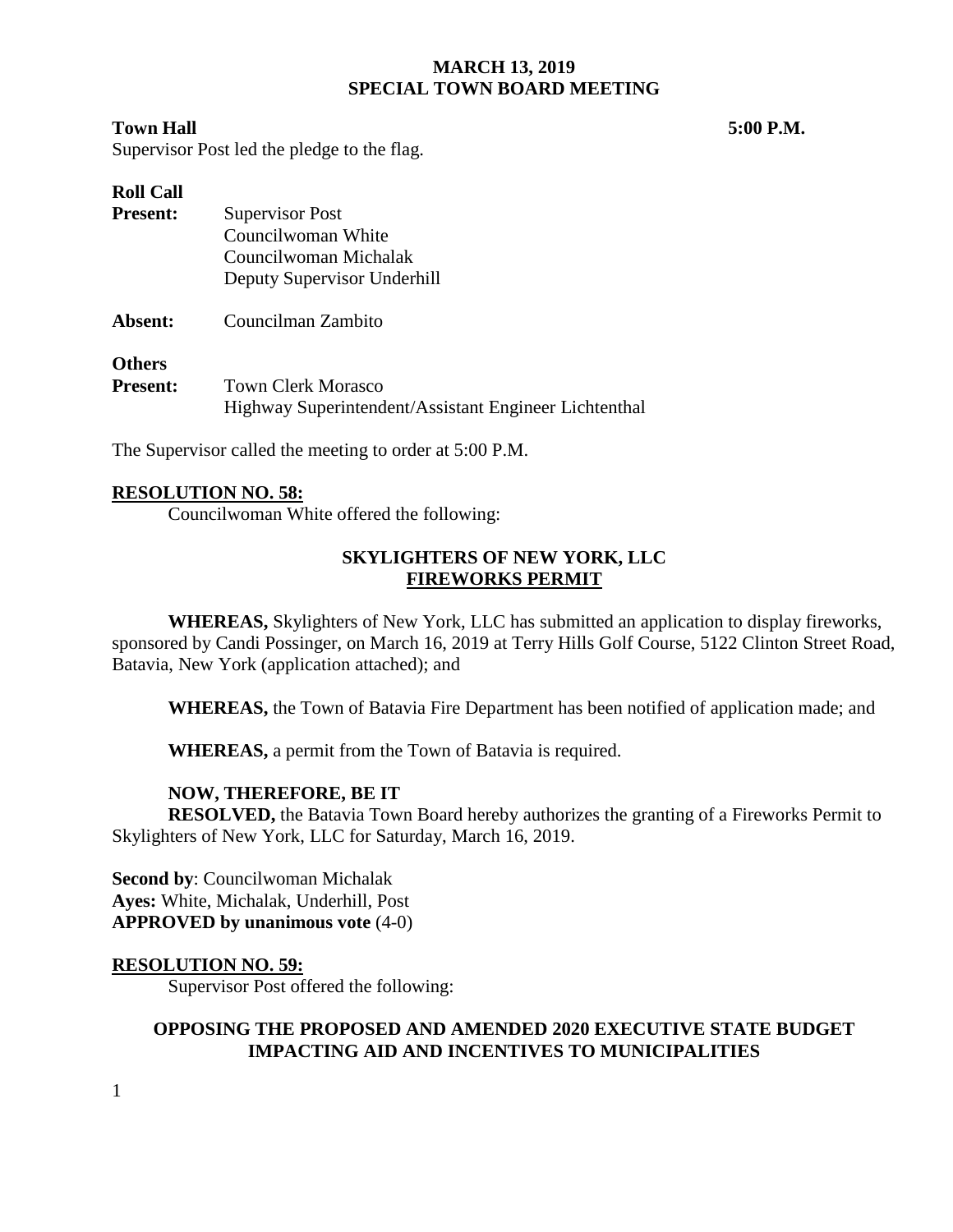### **MARCH 13, 2019 SPECIAL TOWN BOARD MEETING**

#### **AND STATE COST SHIFTS TO COUNTIES**

**WHEREAS**, on February 15, 2019, Governor Cuomo announced a 30-Day Amendment to the 2019/2020 Executive Budget making impacted towns and villages whole from his changes to AIM funding by utilizing revenue from county sales tax, and

**WHEREAS,** instead of restoring AIM with State funding and signifying a desire by the State to act as partners with local governments, this budget amendment requires counties to make up for lost AIM funding with sales tax revenue, imposing a new mandate on counties, and

**WHEREAS**, already-existing unfunded State mandates are the cause of high local taxes in New York State, and

**WHEREAS,** counties were granted the authority to levy a local sales tax in the late 1960's to help pay for Medicaid, indigent legal defense services, probation, and other state mandates on counties, and

**WHEREAS**, requiring counties to make up for the State's cut in AIM funding to villages and towns sets an unsustainable precedent and unnecessarily shifts the State's burden to local taxpayers who already pay some of the highest property taxes in the nation, and

**WHEREAS**, currently nine state mandated programs placed on counties like Genesee equals more than 82perent of the typical county property tax levy, and these mandated costs continue to grow, and

**WHEREAS**, cutting AIM funding in the first place for Genesee County Towns and Villages would be a loss of \$287,165 and is a tax-shift from broad-based State income taxes to regressive local property taxes, and

**WHEREAS**, replacing what has been State AIM assistance with funding from county revenues is simply a tax-shift that will ultimately result in higher property taxes and is another erosion of Home Rule Authority by New York State,

#### **NOW, THEREFORE, BE IT**

**RESOLVED**, that the Town of Batavia supports the full restoration of this aid program to local governments and urges the Governor and State Legislature to fully restore this state funding in the final 2019/2020 state budget, and be it further

**RESOLVED**, that the Town Clerk is hereby directed to forward copies of this resolution to Governor Andrew M. Cuomo, Senator Michael Ranzenhofer, Assemblyman Stephen Hawley, and all others deemed necessary and proper.

2 **Second by: Councilwoman White Ayes:** Post, White, Michalak, Underhill **APPROVED by unanimous vote** (4-0)